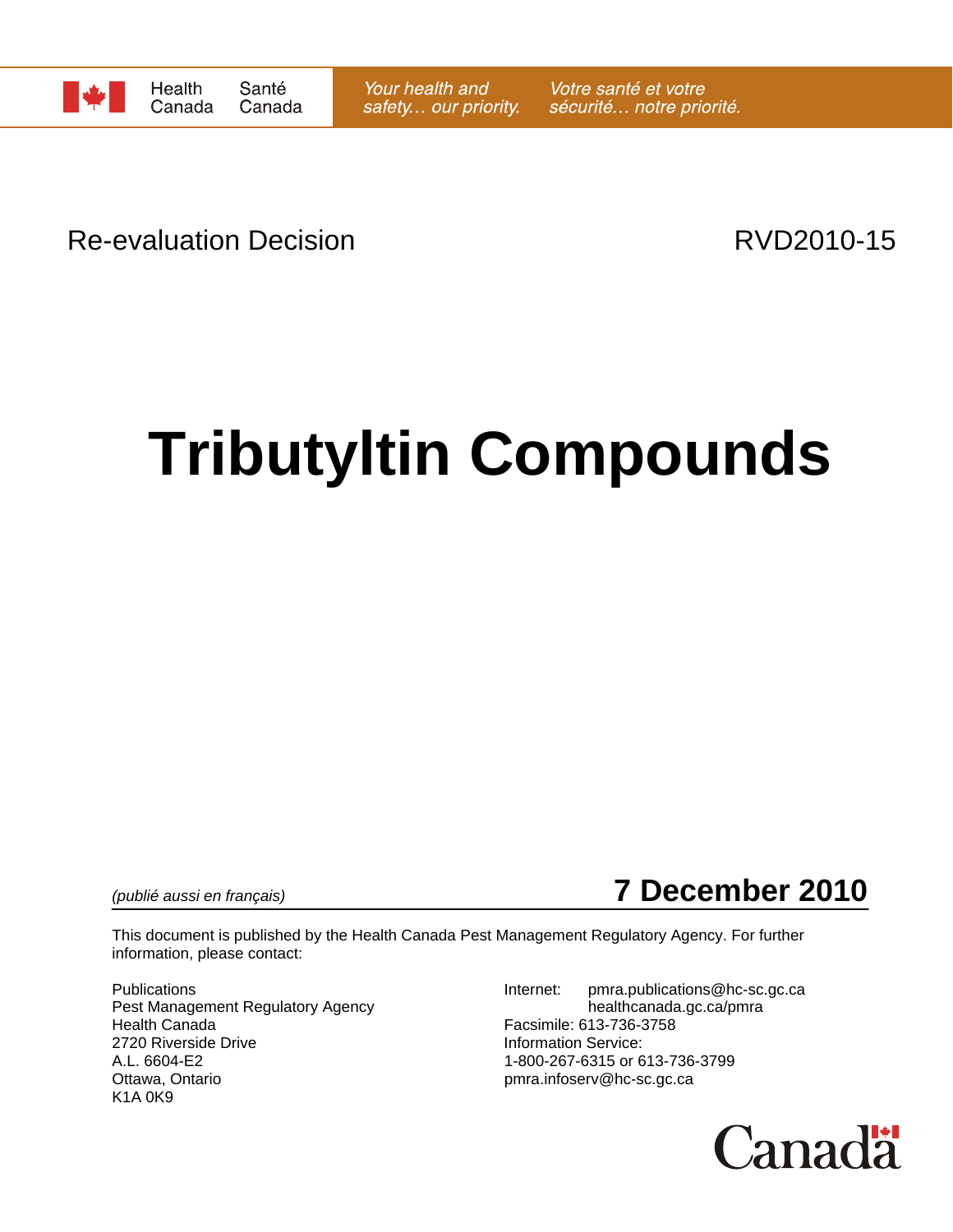ISSN: 1925-1017 (print) 1925-1025 (online)

Catalogue number: H113-28/2010-15E (print version) H113-28/2010-15E-PDF (PDF version)

#### **© Her Majesty the Queen in Right of Canada, represented by the Minister of Health Canada, 2010**

All rights reserved. No part of this information (publication or product) may be reproduced or transmitted in any form or by any means, electronic, mechanical, photocopying, recording or otherwise, or stored in a retrieval system, without prior written permission of the Minister of Public Works and Government Services Canada, Ottawa, Ontario K1A 0S5.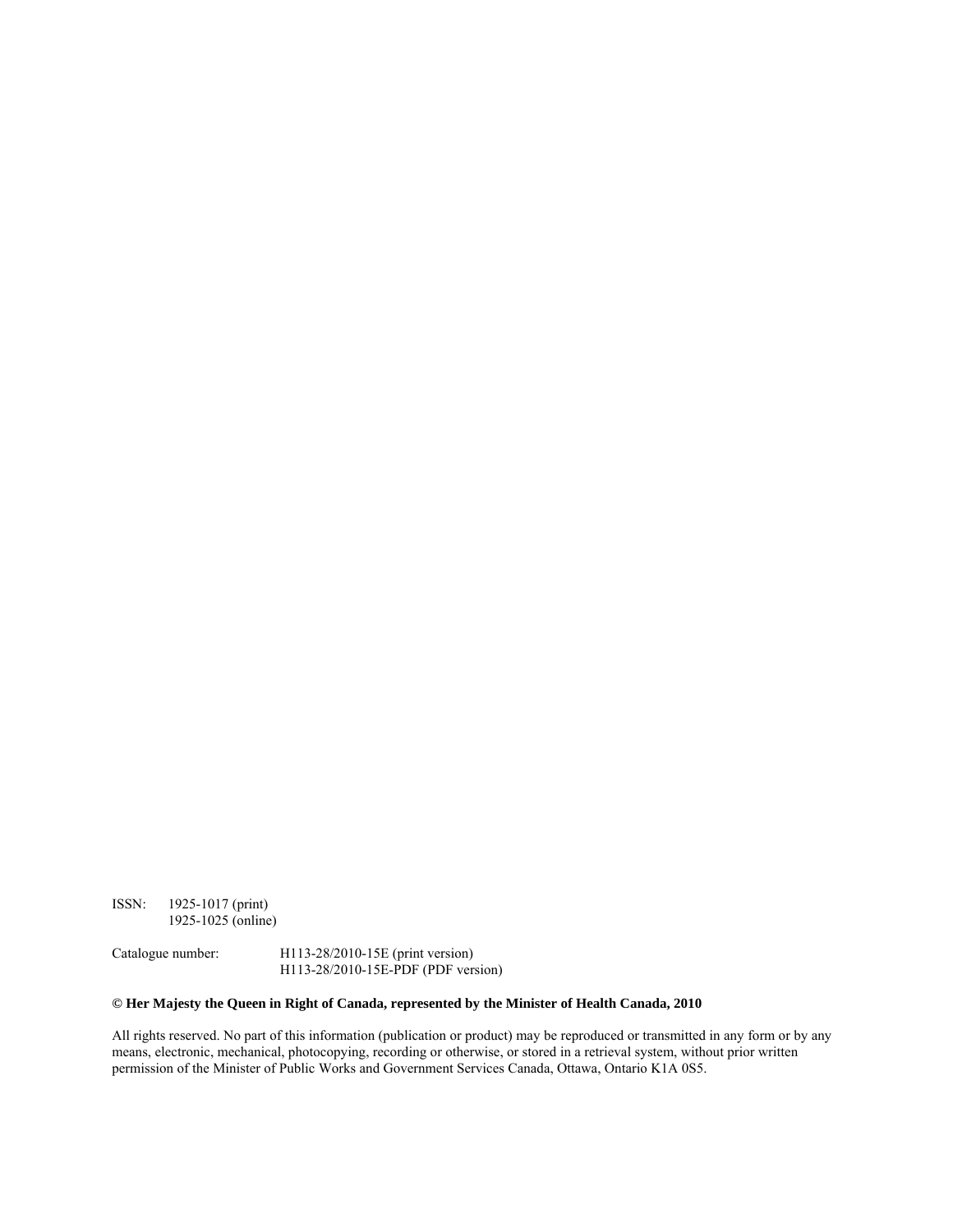# **Re-evaluation Decision for Tributyltin Compounds**

After a re-evaluation of the tributyltin compounds, Health Canada's Pest Management Regulatory Agency (PMRA) under the authority of the *Pest Control Products Act* and Regulations is proposing phase-out of products containing tributyltin compounds in Canada.

Tributyltin compounds consisting of tributyltin oxide (BTO) and tri-n-butyltin maleate (TBM) are actives which are under re-evaluation by Health Canada's Pest Management Regulatory Agency (PMRA). In Canada, the use of tributyltin compounds in antifouling paints was prohibited in 2002 (Special Review Decision SRD2002-01). The purpose of the current reevaluation is to examine the remaining uses for these fungicides as material preservatives in textiles, leather, paper and wood.

An evaluation of available scientific information found that tributyltin compounds are classified as Track 1 substances under the federal Toxic Substances Management Policy (TSMP). The TSMP is a federal government policy developed to provide direction on the management of substances of concern that are released into the environment. The TSMP calls for the virtual elimination of Track 1 substances (those that meet all four criteria outlined in the policy, i.e., CEPA-toxic or equivalent, predominantly anthropogenic, persistent (in one media) and bioaccumulative).

The PMRA's pesticide re-evaluation program considers potential risks, as well as the value of pesticide products to ensure they meet modern standards established to protect human health and the environment. Regulatory Directive DIR2001-03, *PMRA Re-evaluation Program*, presents the detail of the re-evaluation activities and program structure. Re-evaluation draws on data from registrants, published scientific reports, information from other regulatory agencies and any other relevant information available.

The regulatory approach regarding the re-evaluation of tributyltin compounds was first proposed in the consultation document<sup>1</sup> Proposed Re-evaluation Decision PRVD2010-11, *Tributyltin* Compounds (15 July 2010). This Re-evaluation Decision<sup>2</sup> describes this stage of the PMRA's regulatory process concerning the re-evaluation of tributyltin compounds and summarizes the Agency's decision, the reasons for it. The PMRA did not receive any comments during the consultation process. This decision is consistent with the proposed re-evaluation decision stated in Proposed Re-evaluation Decision PRVD2010-11, *Tributyltin Compounds* (15 July 2010). To comply with this decision, registrants of tributyltin products will be informed of the specific requirements affecting their product registration(s) and of the regulatory options available to them.

 $\mathbf{1}$ <sup>1</sup> "Consultation statement" as required by subsection 28(2) of the *Pest Control Products Act*

<sup>2</sup> "Decision statement" as required by subsection 28(5) of the *Pest Control Products Act*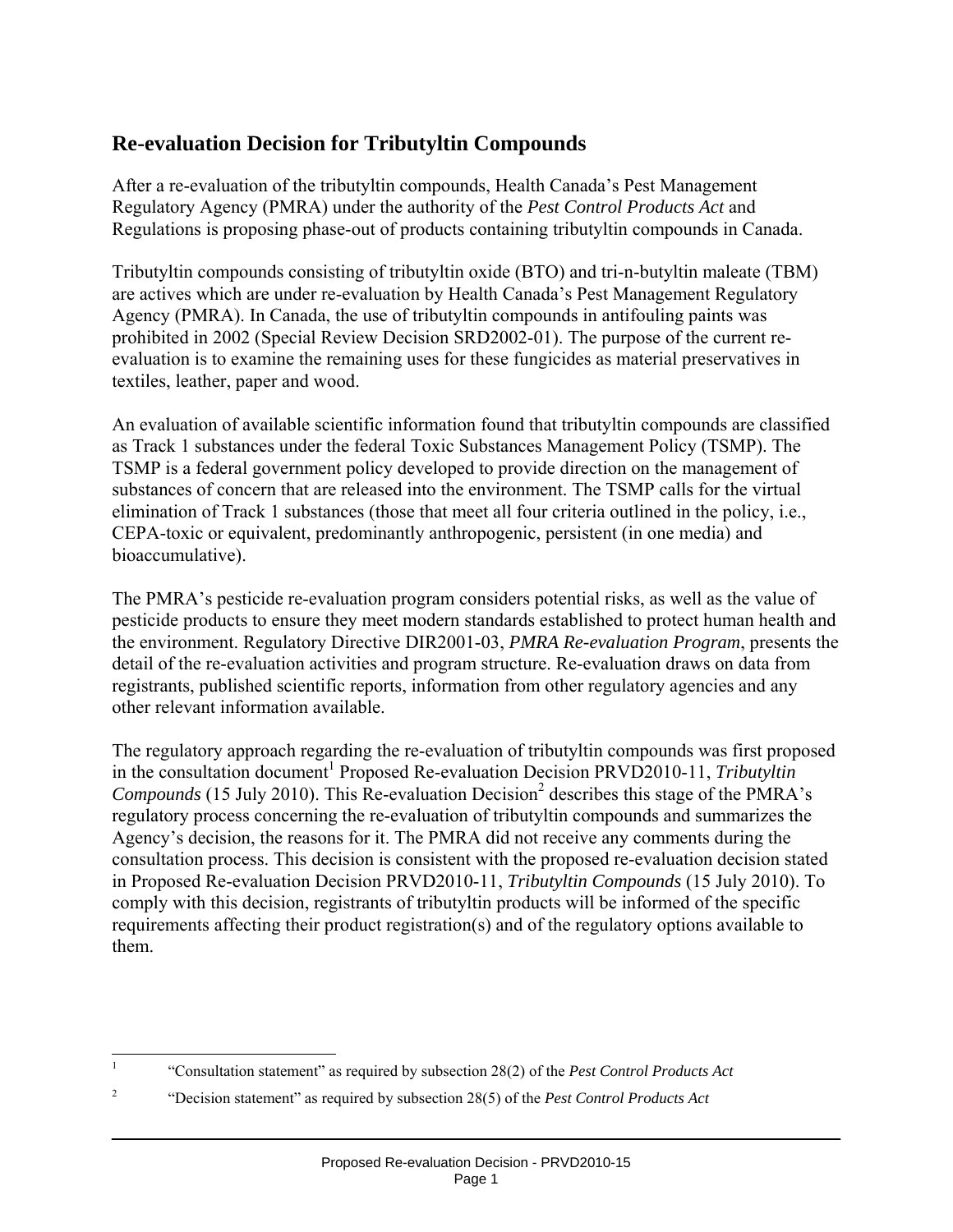A detailed review of the persistence, bioaccumulation, and toxicity of tributyltin compounds in aquatic environments was conducted by Environment Canada<sup>3</sup> for non-pesticidal uses of these compounds. A Notice summarizing the scientific considerations of a final follow-up ecological assessment report<sup>4</sup> was published by Environment Canada in the *Canada Gazette*, Part 1, for Organotin Substances on August 8, 2009 under Section 68 of the *Canadian Environmental Protection Act* (CEPA) 1999. The report concluded that tributyltin compounds meet the TSMP Track 1 criteria for being:

- **Predominately anthropogenic**. Tributyltin compounds are present in the Canadian environment exclusively as a result of human activity. As such, tributyltin compounds are considered to have met the criteria of being predominately anthropogenic.
- **Persistent and Bioaccumulative**. Tributyltin compounds were observed to have half-life values in sediments up to 15 years exceeding the TSMP criterion for persistence in sediments (half-life  $\geq$  365 days in sediments). Tributyltin compounds have bioaccumulation factors (BAFs) ranging from 10 000 for marine periwinkles and oysters to 900 000 for freshwater mussels exceeding the TSMP criterion for bioaccumulation (BAF  $\geq$ 5000). Tributyltin compounds meet criteria for persistence and bioaccumulation as defined by the *Persistent and Bioaccumulation Regulations* made under CEPA 1999.
- *CEPA* **–toxic**. Tributyltin compounds are harmful to aquatic organisms at low concentrations. They are entering, or may, enter the environment in a quantity or concentration or under condition that have or may have an immediate or long-term effect on the environment or its biological diversity. Therefore, tributyltin compounds meet the criterion under section 64 of CEPA 1999.

The proposed risk mitigation measures for non-pesticidal uses include addition of tributyltin compounds to the Virtual Elimination List (a prohibition regulation to be proposed under Section 93 of CEPA 1999).

For tributyltin uses regulated under the *PCPA*, the PMRA concluded that available information indicates that tributyltin compounds meet Track 1 criteria for persistence and bioaccumulation under the *Toxic Substances Management Plan* (TSMP). The PMRA also concluded that tributyltin compounds are toxic both on an acute and chronic basis to many aquatic organisms, including fish. These compounds are also highly toxic to molluscs, with chronic toxicity in oysters and clams occurring at fractional micrograms per litre concentrations.

 3 Review of the Persistence, Bioaccumulation and Toxicity of Tributyltin in Aquatic Environments in Relation to Canada's Toxic Substances Management Policy, R. James Maguire, Water Qual. Res. J. Canada, Volume 35, No. 4, 633-679.

<sup>4</sup> Follow-up to the 1993 Ecological Risk Assessment of Organotin Substances on Canada's Domestic Substances List, Environment Canada 2009.